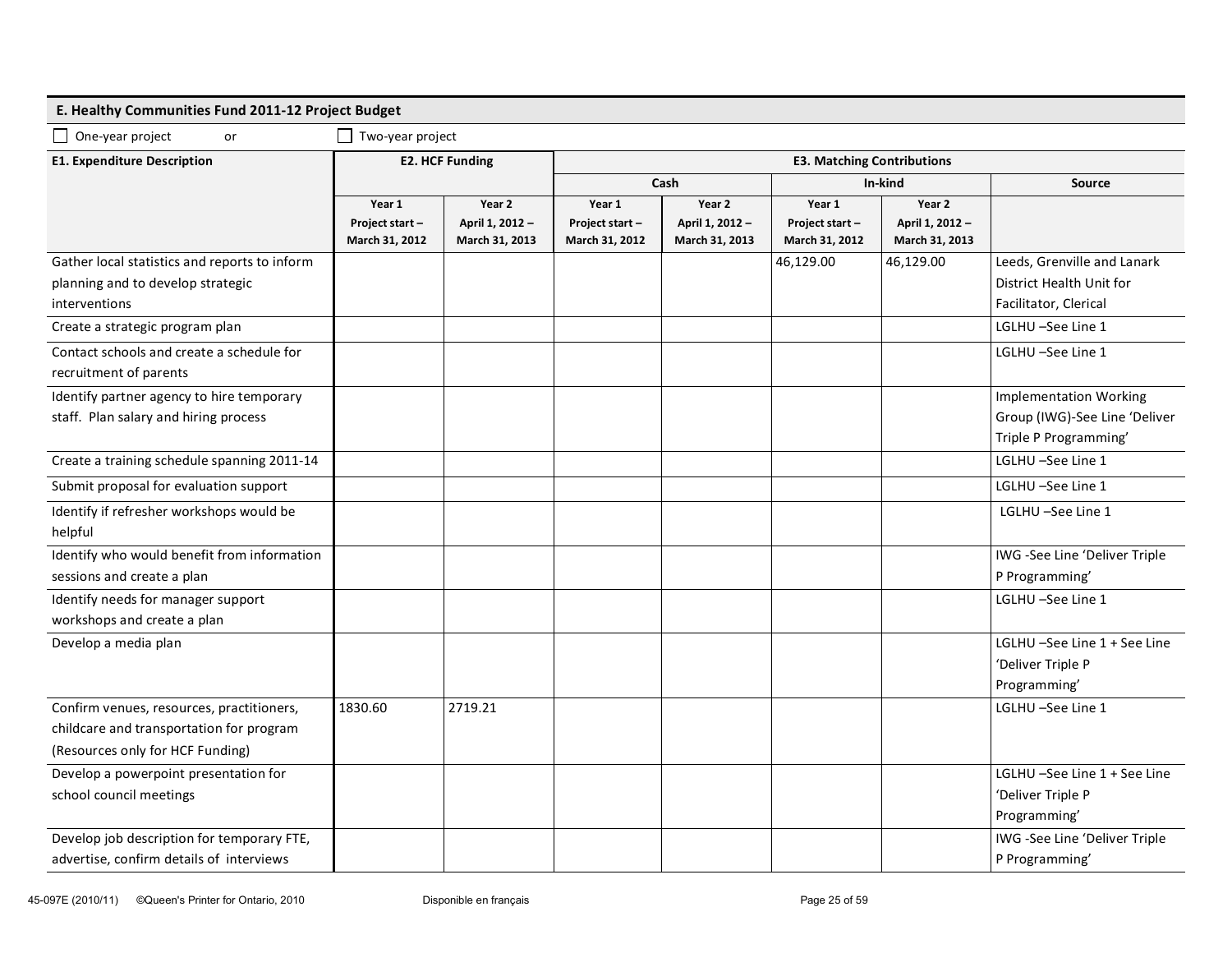| Recruit participants and organize training for |           |           |          |          |            |            | LGLHU-See Line 1                                                 |
|------------------------------------------------|-----------|-----------|----------|----------|------------|------------|------------------------------------------------------------------|
| Selected Teen and 0-12 Level 2 Individual      |           |           |          |          |            |            |                                                                  |
| training                                       |           |           |          |          |            |            |                                                                  |
| Recruit participants and organize training for |           |           |          |          |            |            | LGLHU-See Line 1                                                 |
| Lifestyle TP                                   |           |           |          |          |            |            |                                                                  |
| Recruit participants and organize training for |           |           |          |          |            |            | LGLHU-See Line 1                                                 |
| Primary Care TP                                |           |           |          |          |            |            |                                                                  |
| Develop evaluation components for projects     |           |           |          |          |            |            | LGLHU-See Line 1 + See Line<br>'Deliver Triple P<br>Programming' |
| Develop content for workshops, information     |           |           |          |          |            |            | LGLHU -See Line 1                                                |
| sessions and support meetings                  |           |           |          |          |            |            |                                                                  |
| Confirm dates and verify resources for media   |           |           |          |          |            |            | LGLHU-See Line 1                                                 |
| plan                                           |           |           |          |          |            |            |                                                                  |
| Recruit participants and organize training for |           |           |          |          |            |            | LGLHU-See Line 1                                                 |
| Family Transitions and Enhanced TP training    |           |           |          |          |            |            |                                                                  |
| Create components for Project Plans            |           |           |          |          |            |            | IWG -See Line 'Deliver Triple                                    |
|                                                |           |           |          |          |            |            | P Programming'                                                   |
| Deliver Triple P programming                   |           |           |          |          | 315,843.99 | 315,843.99 | LGLHU-See Line 1 +                                               |
|                                                |           |           |          |          |            |            | <b>Community Partners</b>                                        |
| Recruit by attending parent council meetings   |           |           |          |          |            |            | IWG -See Line 'Deliver Triple                                    |
|                                                |           |           |          |          |            |            | P Programming'                                                   |
| Facilitate Parent Advisory Council             |           |           |          |          |            |            | LGLHU-See Line 1                                                 |
| Hire 1 temporary FTE to deliver Triple P       | 23,169.51 | 23,169.51 |          |          |            |            | IWG -See Line 'Deliver Triple                                    |
| (includes office space)                        |           |           |          |          |            |            | P Programming'                                                   |
| Implement training courses and send staff to   | 20,067.31 | 29,153.85 | 6,750.00 | 8,250.00 |            |            | LGLHU-See Line 1 + See Line                                      |
| provincial training                            |           |           |          |          |            |            | 'Deliver Triple P                                                |
|                                                |           |           |          |          |            |            | Programming'                                                     |
| Implement evaluation plan to collect data      |           |           |          |          |            |            | LGLHU –See Line 1                                                |
| Implement content of workshops,                |           |           |          |          |            |            | LGLHU-See Line 1                                                 |
| information sessions and support meetings      |           |           |          |          |            |            |                                                                  |
| Implement media plan                           |           |           |          |          |            |            | LGLHU-See Line 1 + See Line                                      |
|                                                |           |           |          |          |            |            | 'Deliver Triple P                                                |
|                                                |           |           |          |          |            |            | Programming'                                                     |
| Implement various Project Plans                |           |           |          |          |            |            | LGLHU-See Line 1                                                 |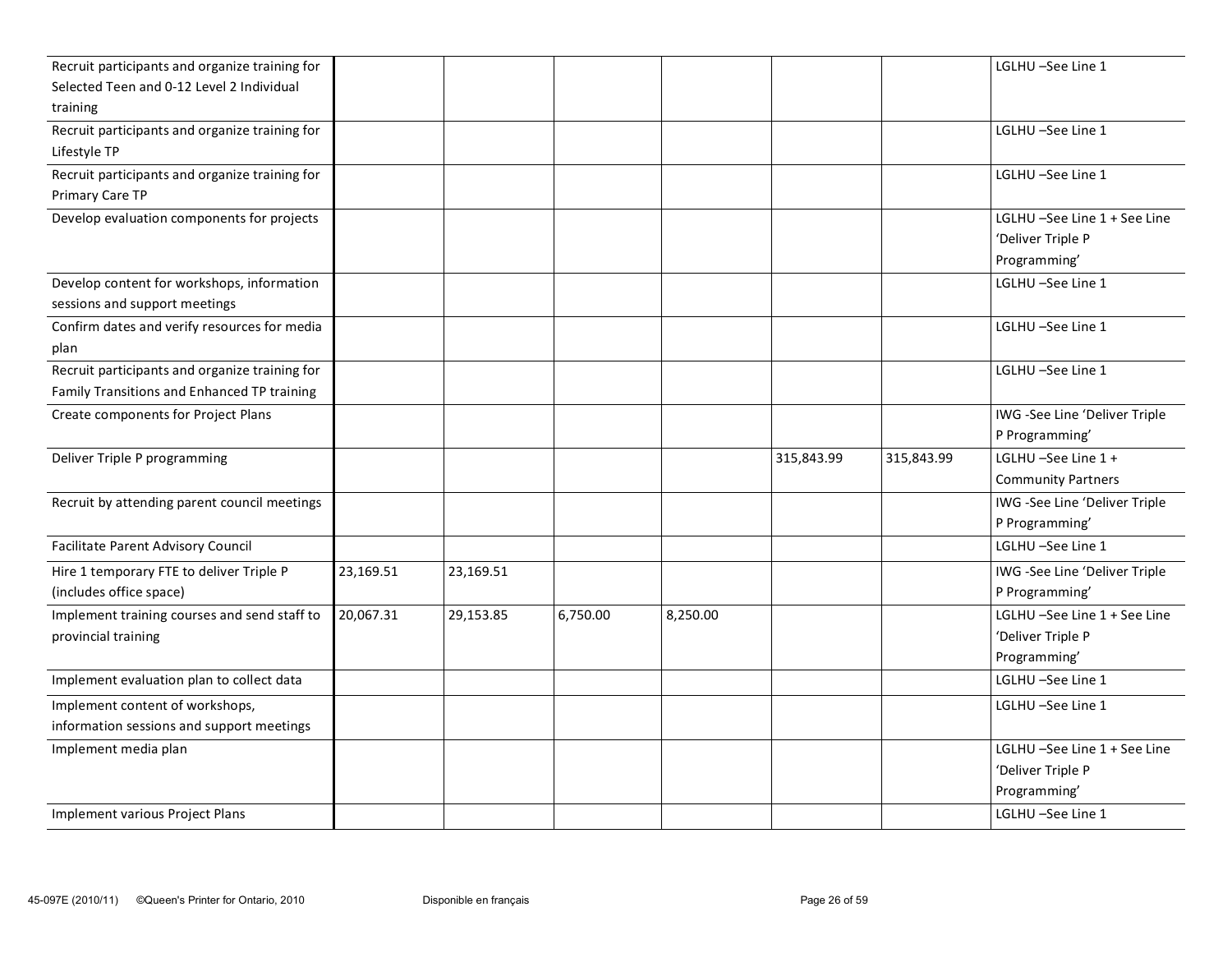|                                             | \$100,000.00                        |             |                                         |            |                                     |            |                               |
|---------------------------------------------|-------------------------------------|-------------|-----------------------------------------|------------|-------------------------------------|------------|-------------------------------|
|                                             | <b>Communities Fund</b>             |             | 15%                                     |            | 723%                                |            |                               |
| Totals                                      | Total amount requested from Healthy |             | <b>Total Matching cash contribution</b> |            | Total Matching in-kind contribution |            | \$838,945.98                  |
| <b>Subtotals</b>                            | \$45,067.42                         | \$55,042.57 | \$6,750.00                              | \$8,250.00 | 361,972.99                          | 361,972.99 | <b>Total project costs</b>    |
|                                             |                                     |             |                                         |            |                                     |            |                               |
|                                             |                                     |             |                                         |            |                                     |            | P Programming'                |
| Integrate results into planning             |                                     |             |                                         |            |                                     |            | IWG -See Line 'Deliver Triple |
| support committees                          |                                     |             |                                         |            |                                     |            |                               |
| Communicate results to partners and various |                                     |             |                                         |            |                                     |            | LGLHU –See Line 1             |
| Write evaluation report                     |                                     |             |                                         |            |                                     |            | LGLHU –See Line 1             |
|                                             |                                     |             |                                         |            |                                     |            | Programming'                  |
|                                             |                                     |             |                                         |            |                                     |            | 'Deliver Triple P             |
| Analyze data collected                      |                                     |             |                                         |            |                                     |            | LGLHU -See Line 1 + See Line  |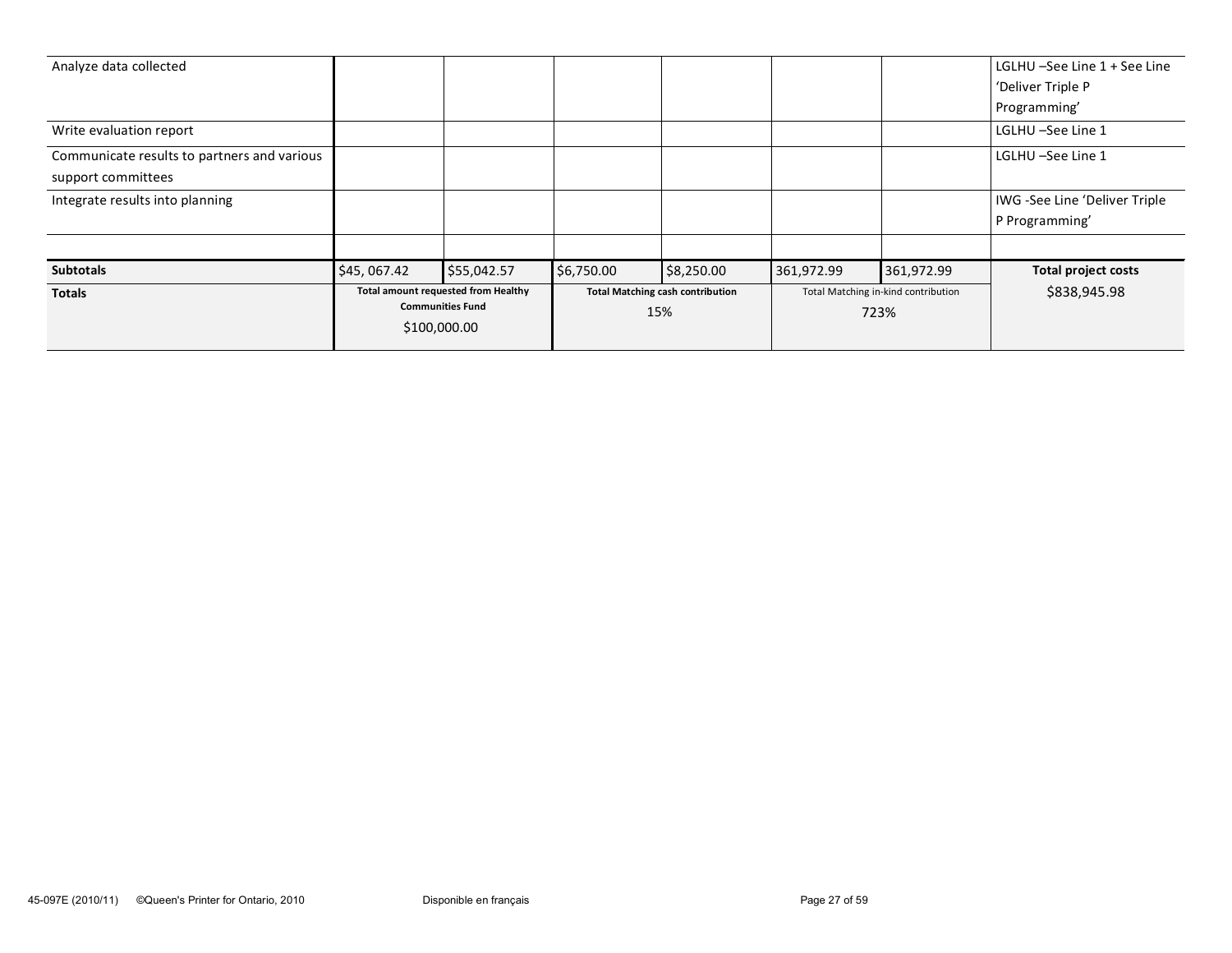## **Appendix A**

| E. Healthy Communities Fund 2011-12 Project Budget |                                            |                                             |                                            |                                             |                                            |                                             |                          |  |
|----------------------------------------------------|--------------------------------------------|---------------------------------------------|--------------------------------------------|---------------------------------------------|--------------------------------------------|---------------------------------------------|--------------------------|--|
| One-year project<br>or                             | Two-year project                           |                                             |                                            |                                             |                                            |                                             |                          |  |
| <b>E1. Expenditure Description</b>                 | <b>E2. HCF Funding</b>                     |                                             | <b>E3. Matching Contributions</b>          |                                             |                                            |                                             |                          |  |
|                                                    |                                            |                                             |                                            | Cash                                        |                                            | In-kind                                     | <b>Source</b>            |  |
|                                                    | Year 1<br>Project start-<br>March 31, 2012 | Year 2<br>April 1, 2012 -<br>March 31, 2013 | Year 1<br>Project start-<br>March 31, 2012 | Year 2<br>April 1, 2012 -<br>March 31, 2013 | Year 1<br>Project start-<br>March 31, 2012 | Year 2<br>April 1, 2012 -<br>March 31, 2013 |                          |  |
| <b>Project Management</b>                          |                                            |                                             |                                            |                                             |                                            |                                             |                          |  |
| - "Partner organization" community                 |                                            |                                             |                                            |                                             |                                            |                                             |                          |  |
| programs manager .1 FTE, 1 yr, \$45,000            |                                            |                                             |                                            |                                             | \$7,000.00                                 | \$2,000.00                                  | "ABC organization"       |  |
| Project Coordinator (.25 FTE, 2 yrs,               |                                            |                                             |                                            |                                             |                                            |                                             |                          |  |
| \$36,000 with benefits @ 9%)                       | \$9,810.00                                 | \$9,810.00                                  |                                            |                                             |                                            |                                             |                          |  |
| 2 coaches (volunteers) 2 hrs/wk, 80 wks            |                                            |                                             |                                            |                                             |                                            |                                             |                          |  |
| @ min. wage (\$10.25/hr)                           |                                            |                                             |                                            |                                             | \$2,280.00                                 | \$1,000.00                                  | "Lead organization name" |  |
| Workshop facilitators \$100/workshop               |                                            |                                             |                                            |                                             |                                            |                                             |                          |  |
| - 10 workshops on healthy eating                   |                                            |                                             |                                            |                                             |                                            |                                             |                          |  |
| - 10 workshops on mental health                    |                                            |                                             |                                            |                                             |                                            |                                             |                          |  |
| - 10 workshops on smoking/drug                     |                                            |                                             |                                            |                                             |                                            |                                             |                          |  |
| prevention                                         |                                            |                                             |                                            |                                             |                                            |                                             |                          |  |
| - 10 workshops on injury prevention                |                                            |                                             |                                            |                                             | \$4,000.00                                 |                                             | "ABC Public Health Unit" |  |
| Healthy snacks, 80 wks @ \$50/wk                   | \$2,000.00                                 | \$2,000.00                                  |                                            |                                             |                                            |                                             |                          |  |
| Police reference checks for 2 volunteers           |                                            |                                             | \$100.00                                   |                                             |                                            |                                             | "Lead organization name" |  |
| First aid training                                 |                                            |                                             |                                            |                                             |                                            |                                             |                          |  |
| - 2 volunteers, 2 leaders                          |                                            |                                             | \$375.00                                   |                                             |                                            |                                             | "Lead organization name" |  |
| Jerseys/uniforms                                   |                                            |                                             |                                            |                                             |                                            |                                             |                          |  |
| - 20 players @ \$75                                |                                            |                                             |                                            |                                             |                                            |                                             |                          |  |
| - 2 coaches @ \$100                                |                                            |                                             | \$1,700.00                                 |                                             |                                            |                                             | "Lead organization name" |  |
| Gym and field rental, 2 hrs/wk, 80 wks @           |                                            |                                             |                                            |                                             |                                            |                                             |                          |  |
| \$15/hr                                            |                                            |                                             |                                            |                                             | \$1,400.00                                 | \$2,000.00                                  | "ABC Public School"      |  |